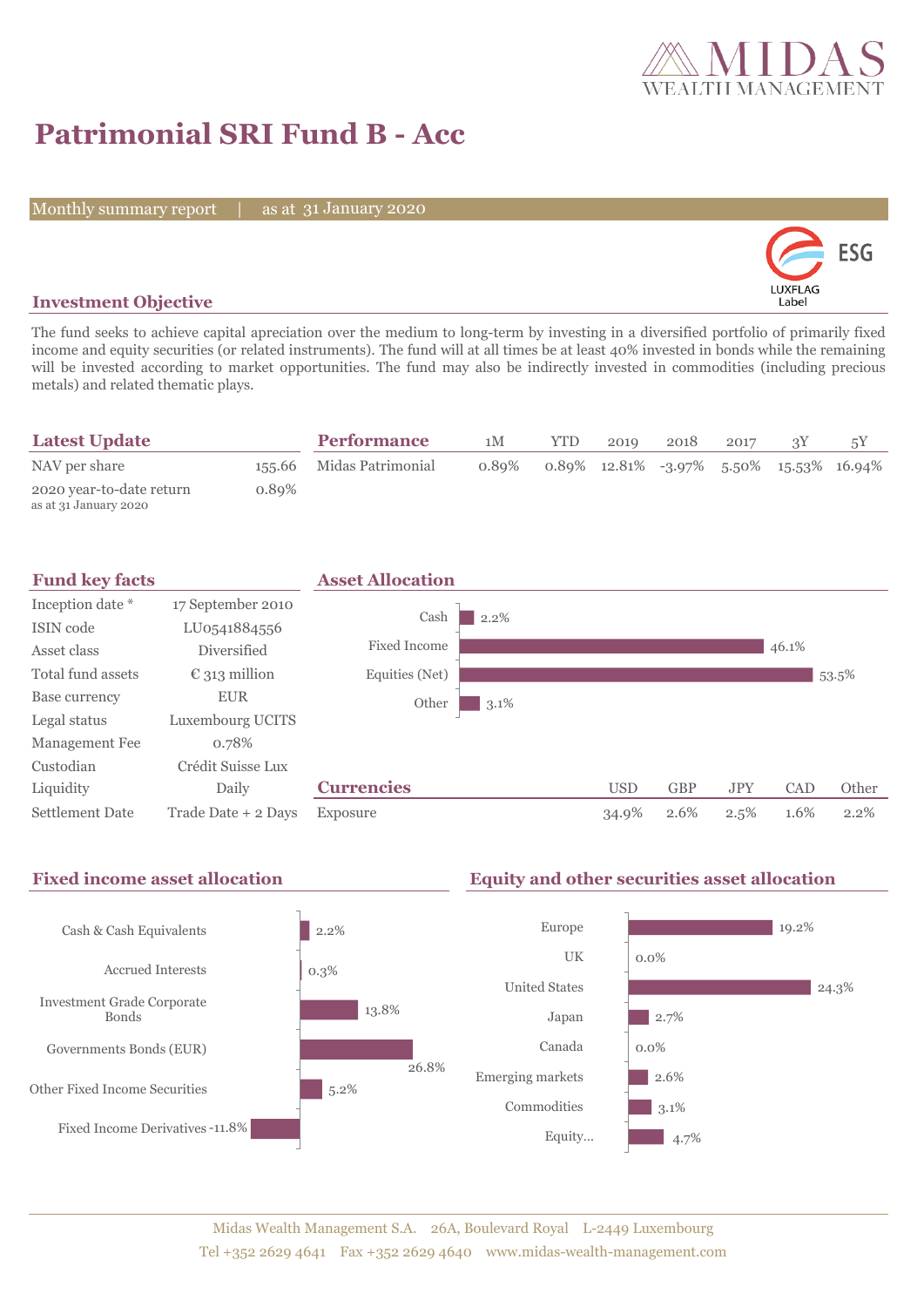

# **Patrimonial SRI Fund B - Acc**

Monthly summary report

31 January 2020

| Top 10 fixed income holdings            | YTM      | Rating | Weigh |
|-----------------------------------------|----------|--------|-------|
| ALTICE FINCO SA: ALTICE 4 3/4 01/15/28  | 4.6%     | $CCC+$ | 2.3%  |
| DEUTSCHLAND REP: DBR o 08/15/29         | $-0.5%$  | AAA    | 2.2%  |
| ALLIANDER: ALLRNV 07/8 04/22/26         | $-0.1\%$ | $AA-$  | 2.0%  |
| NETHERLANDS GOVT: NETHER 0 3/4 07       | $-0.4%$  | AAA    | 1.9%  |
| BTPS: BTPS 2 02/01/28                   | 0.7%     | BBB-   | 1.9%  |
| HELLENIC REPUBLI : GGB 4 3/8 08/01/22   | 0.1%     | $B+$   | 1.8%  |
| BTPS: BTPS 1 07/15/22                   | $-0.1%$  | BBB-   | 1.6%  |
| FRANCE O.A.T.: FRTR 2 05/25/48          | 0.6%     | AA     | 1.5%  |
| DEUTSCHLAND REP : DBR 1 1/4 08/15/48    | $0.0\%$  | AAA    | 1.5%  |
| EUROPEAN INVT BK : EIB o $3/8$ 07/16/25 | $-0.4%$  | AAA    | 1.3%  |

**Fixed income rating breakdown** 



| Top 10 equity holdings           | Sector                        | Weight  | <b>Equity sector breakdown</b> |                     |  |  |
|----------------------------------|-------------------------------|---------|--------------------------------|---------------------|--|--|
| ALTICE NV-A                      | <b>Communication Services</b> | 4.3%    | <b>Consumer Discretionary</b>  | 11.9%               |  |  |
| <b>FREY</b>                      | <b>Real Estate</b>            | 1.6%    | <b>Consumer Staples</b>        | $9.0\%$             |  |  |
| <b>APPLE INC</b>                 | <b>Information Technology</b> | $1.3\%$ | Energy                         | $\blacksquare$ 2.0% |  |  |
| <b>LOCKHEED MARTIN CORP</b>      | Industrials                   | 1.2%    | Financials                     | $0.0\%$             |  |  |
| <b>MICROSOFT CORP</b>            | <b>Information Technology</b> | $1.2\%$ | Health Care                    | 11.4%               |  |  |
| <b>SEMPRA ENERGY</b>             | <b>Utilities</b>              | $1.2\%$ | <b>Information Technology</b>  | 25.9%               |  |  |
| ALPHABET INC-CL A                | Communication Service: 1.2%   |         | Industrials                    | 12.5%               |  |  |
| <b>MASTERCARD INC-CLASS A</b>    | <b>Information Technology</b> | 1.2%    | Materials                      | $0.0\%$             |  |  |
|                                  |                               |         | <b>Communication Services</b>  | 18.2%               |  |  |
| VISA INC                         | <b>Information Technology</b> | $1.2\%$ | <b>Utilities</b>               | $\blacksquare$ 2.8% |  |  |
| <b>CHECK POINT SOFTWARE TECH</b> | <b>Information Technology</b> | 1.1%    | <b>Real Estate</b>             | $6.3\%$             |  |  |



# **Thematics breakdown Top 5 funds and other holdings**

| <b>ETFS PHYSICAL GOLD</b>                          | $3.1\%$ |
|----------------------------------------------------|---------|
| Amundi Japan TOPIX ETF                             | 2.7%    |
| iShares STOXX Europe 600 Automobiles & P $\,$ 1.7% |         |
| Quaero Bamboo                                      | 1.6%    |
| <b>ISHR STOXX EUR 600 BANKS</b>                    | $0.9\%$ |